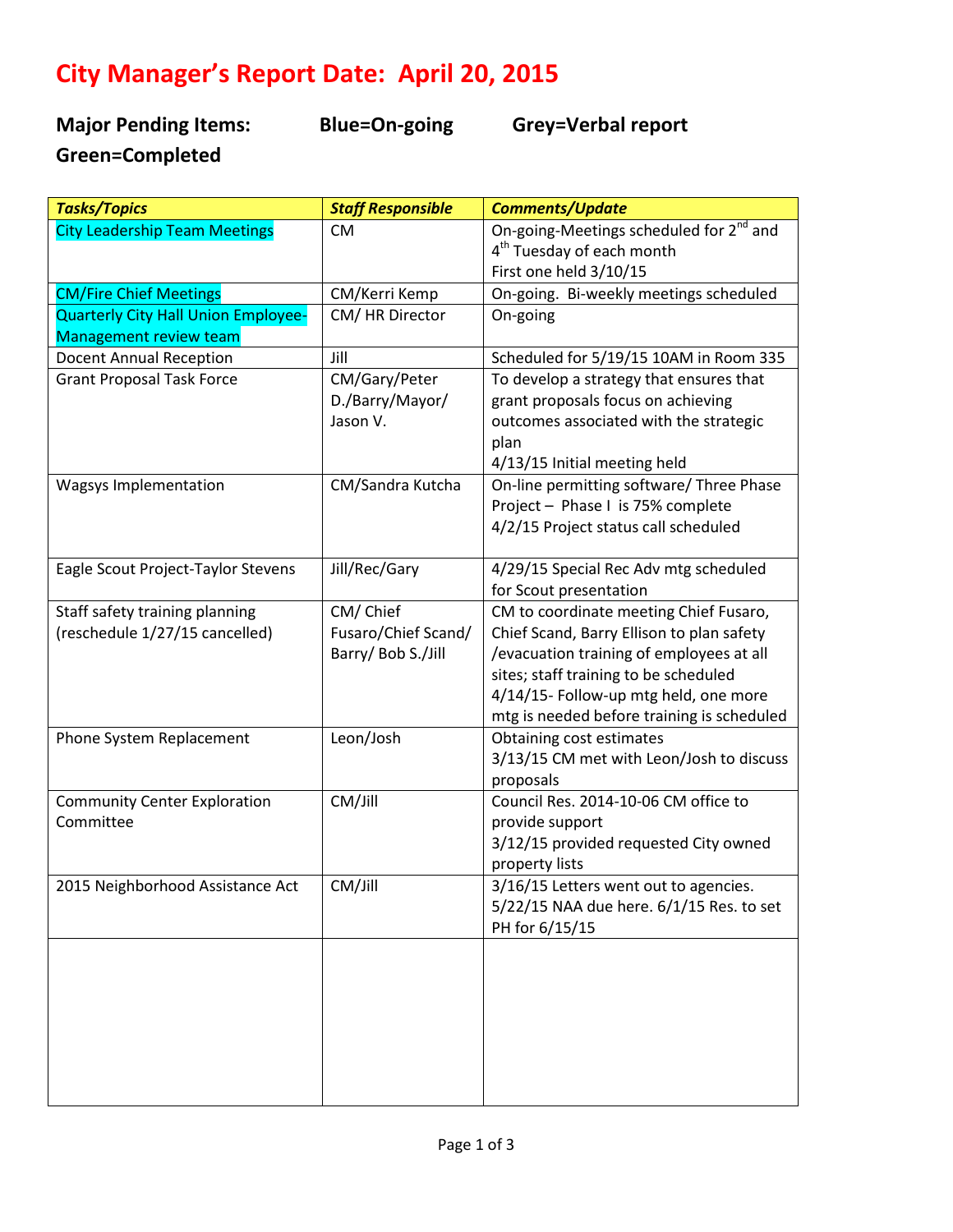## **Department Initiatives:**

| <b>Tasks/Topics</b>                         | Dept.       | <b>Comments/Update</b>                                           |
|---------------------------------------------|-------------|------------------------------------------------------------------|
|                                             | Responsible |                                                                  |
| 5 Year Priority Plan                        | Community   | The City of Norwich Office of                                    |
|                                             | Development | Community Development is required                                |
| Link to survey:                             |             | to complete a five year plan to                                  |
| http://www.norwichct.org/index.aspx?NID=216 |             | outline the most pressing Community                              |
|                                             |             | Development priorities facing                                    |
|                                             |             | Norwich and its residents for the                                |
|                                             |             | upcoming period $2015 - 2019$ .                                  |
|                                             |             |                                                                  |
|                                             |             | It is important that we hear from you                            |
|                                             |             | regarding what our community needs                               |
|                                             |             | in order to improve the quality of life,                         |
|                                             |             | housing, infrastructure, and physical<br>environment in Norwich. |
|                                             |             |                                                                  |
|                                             |             | The following survey will help us                                |
|                                             |             | determine priorities for the next five                           |
|                                             |             | years. These 20 questions will take                              |
|                                             |             | only a few minutes to complete. This                             |
|                                             |             | is a confidential survey and no                                  |
|                                             |             | individual information will be shared.                           |